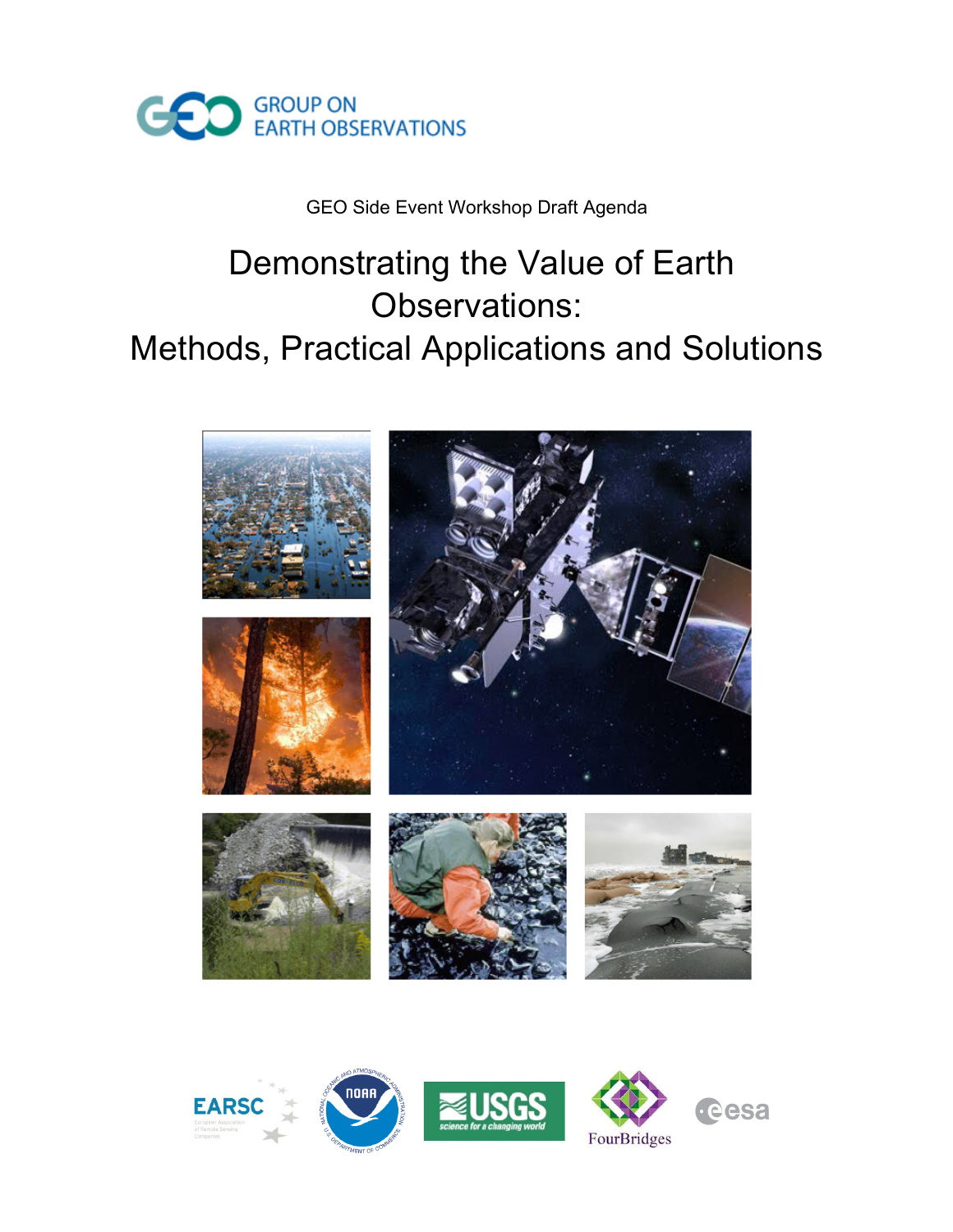

# October 23-24, 2017 Reagan International Center, Hemisphere B

## Washington, D.C.

## **Objective**

The use of Earth Observations (EOs) in decision making results in economic impacts to society that are difficult to quantify. The goal of this workshop is to identify methods and solutions needed to develop robust and reliable estimates of the value of EOs in decision making to assess and prioritize investments in EO research, development, and operations.

A variety of current methods and approaches for assessing the value of EOs will be considered including broad benefits assessments conducted by surveys, case studies for specific applications, as well as studies that address cost-saving or innovation applications. A set of five example applications will be examined through derivation of value-chains, focusing on a broad range of risk mitigation issues. Workshop participants will address the effectiveness of value chains in understanding the benefits of EOs in decision making and will identify the types of information for representative applications needed to assess the economic impacts of EOs in decision making.

Workshop results will be documented in a summary strategic document describing the methods and use of value chains to quantify the societal benefits of EOs and to identify types of information that can be routinely collected to support enhanced and recurrent impact assessments.

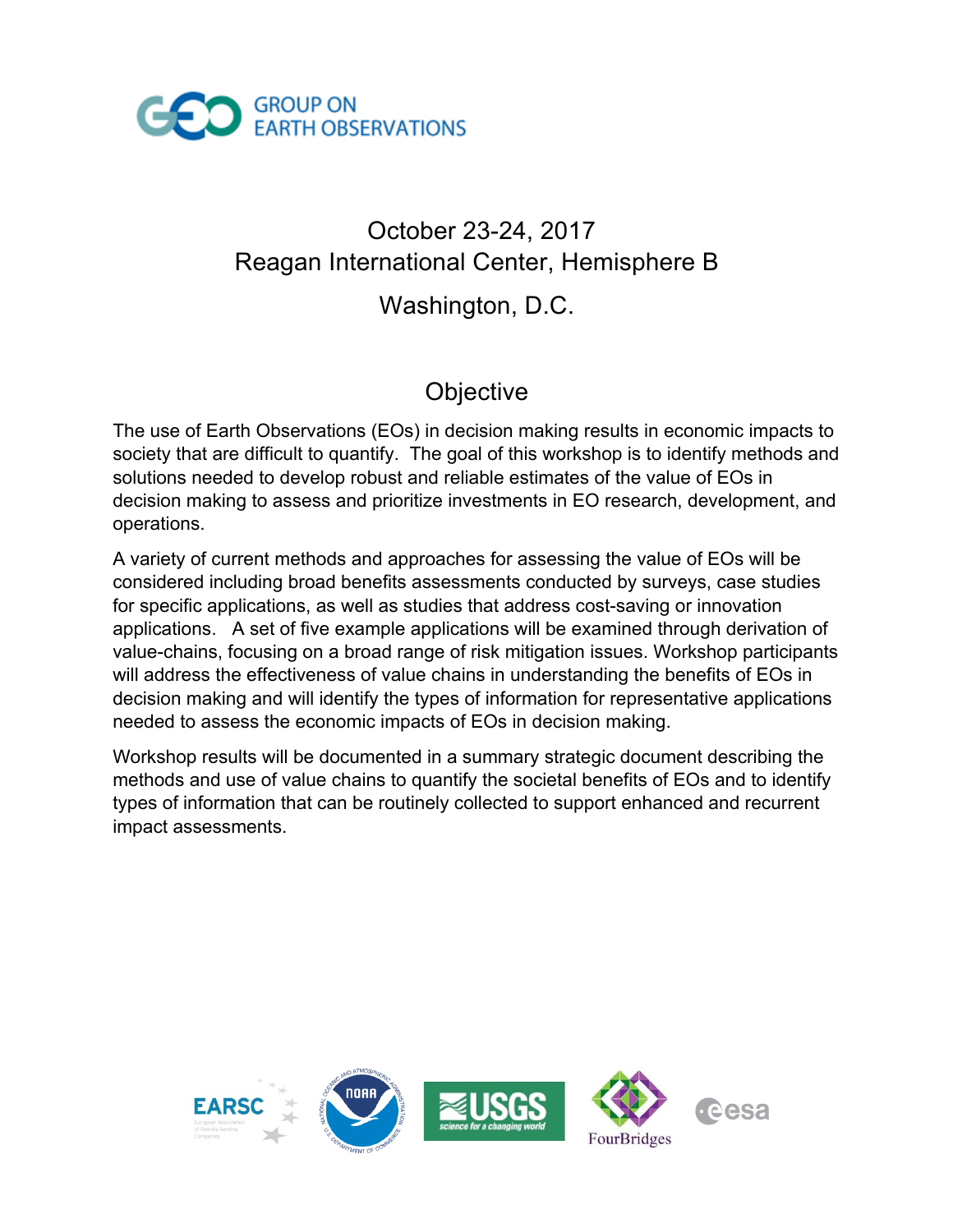

### WORKSHOP SCHEDULE

*Day 1- Monday, October 23*

9:00 AM **Welcome Address**

Monica Grasso, NOAA Carl Shapiro, USGS Alessandra Tassa, ESA Geoff Sawyer, EARSC

#### 9:20 AM **Round Table Participant Introductions**

Participants provide 15 second self-introductions

9:30 AM **Methodologies: Session 1**

Moderator: Steven Ramage, GEO Secretariat

- 1. Andreas Veispak "*Demonstrating the value and benefits of the Copernicus Programme*"
- 2. Alan Smart "*Methodologies for evaluation*"
- 3. Stephane Hallegatte "*Simple assessments of the benefits from early warning systems and stronger hydro-meteorological systems*"
- 4. Andy Coote "*Value Chain and Cost-Benefit Analysis applied to 3D Geo-information*"
- 11:15 AM Coffee Break

#### 11:30 AM **Methodologies: Session 2**

Moderator: Steven Ramage, GEO Secretariat

- 1. Pat Cummens "*ESRI Perspective*"
- 2. Rudy Schuster "*Communicating the value of Landsat imagery using case study narratives*"

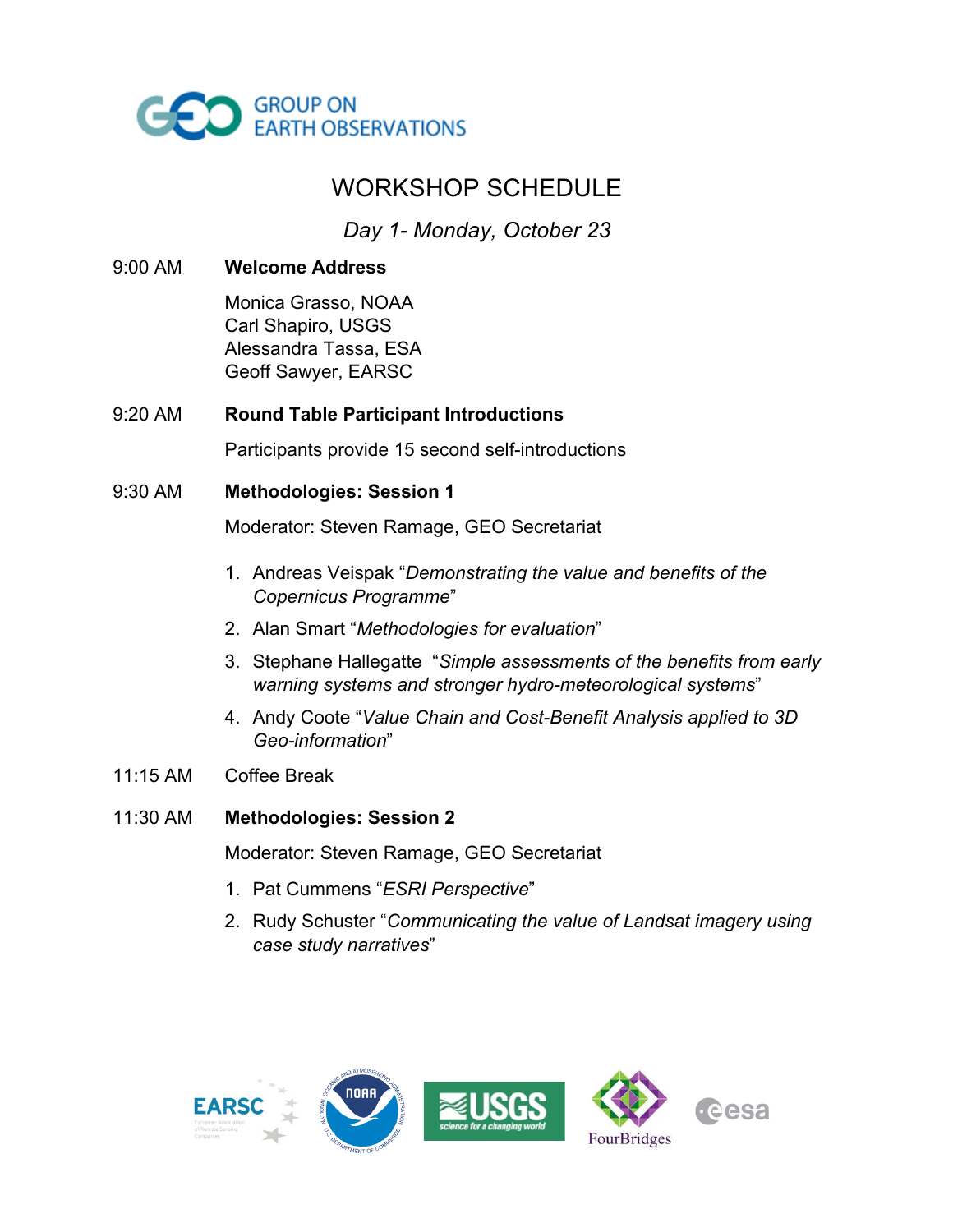

- 3. Aanchal Anand "*The Economic Value of Geospatial Information: An Albania Case Study"*
- *4.* Rich Bernknopf "*A decision framework for quantifying the economic value of information of Earth Observation: Case of the NASA Gravity Recovery and Climate Experiment (GRACE) enhanced Drought Severity Index"*
- 5. Geoff Sawyer "*A bottom-up approach to assessing the value of satellite EO data*"
- 1:15 PM Lunch

#### 2:15 PM **Introduction to Value Chains and Processes Panel: Session 3**

Moderator: Emily Pindilli, USGS

- 1. Tim Stryker, USGS
- 2. Jeff Adkins, NOAA
- 3. Jamie Kruse, East Carolina University
- 4. Yusuke Kuwayama, Resources for the Future
- 3:45 PM Break
- 4:00 PM **Value Chains Forum: Session 4**

Moderator: Jay Pearlman, FourBridges

Open Discussion on Value Chains, Data/Information Requirements, and Instructions for Developing Value Chains and Identifying Data Requirements in Topic Areas

#### 4:25 PM **Wrap up of Day One and Plan for Day Two**

4:30 PM Adjourn